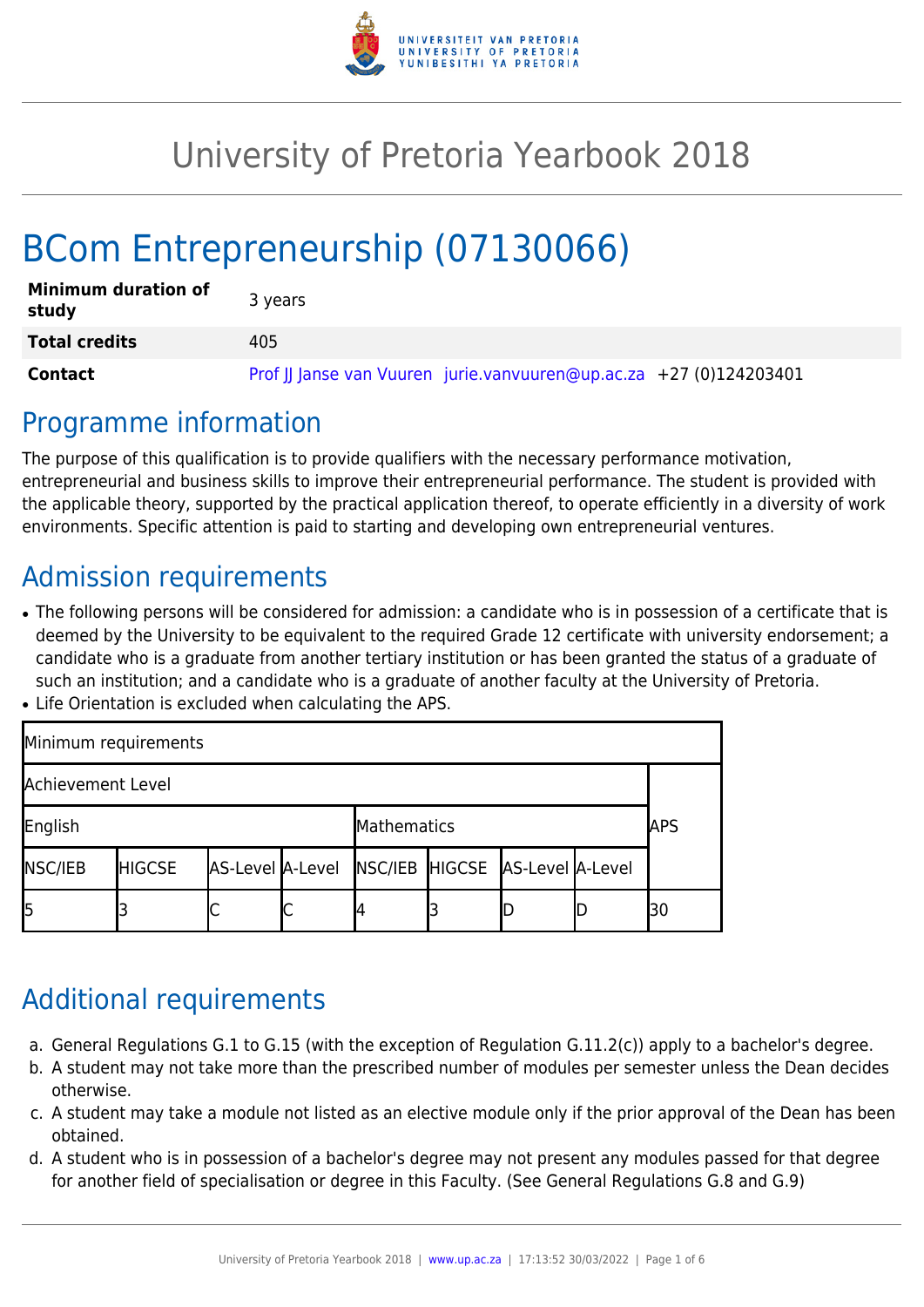

- e. A module passed at 300-level shall only be recognised for degree purposes if the corresponding prescribed module(s) at 200-level has/have been passed, unless the Dean decides otherwise, with the proviso that the following modules which are offered at 300-level only, are also considered "major subjects": Labour law 311 (ABR 311), Labour relations 320 (ABV 320) and International business management 359 and 369 (OBS 359 and 369); only two 14-week modules, or the equivalent thereof, that are not preceded by the 100- and 200 level modules, may be taken for degree purposes. In other words, at least four 14-week modules must be taken at 300-level that are preceded by the 100- and 200-level, except for modules offered on 200- and 300 level only.
- f. A module already passed may only be repeated with the approval of the Dean.
- g. A module passed may not be taken into account for more than one degree or field of specialisation.
- h. It remains the student's responsibility to ascertain, prior to registration, whether all the modules he/she intends taking can be accommodated in the class, test and examination timetables.
- i. The Faculty of Economic and Management Sciences supports an outcomes-based education system and places a high premium on the development of specific academic competences. Class attendance in all modules and for the full duration of all programmes is therefore compulsory for all students.
- j. The Dean has the right of authorisation regarding matters not provided for in the General Regulations or the Faculty Regulations.

# Other programme-specific information

#### **Note**:

- Please refer to the individual modules for prerequisites.
- FRK 122 is a terminating module. Candidates will not be able to continue with Financial accounting in the second or third year.
- FBS 212 and 222 are terminating modules. Candidates will not be able to continue with Financial management at 300-level.

#### **Specialisation modules**: OBS 313, 323.

#### **"Major subject"**

To be considered a "major subject" the equivalent of four 14-week modules, including two at 300-level, must be passed provided that:

- the following modules which are offered at 300-level only, are also considered "major subjects": Labour law 311 (ABR 311), Labour relations 320 (ABV 320), and International business management 359 and 369 (OBS 359 and 369);
- only two 14-week modules, or the equivalent thereof, that are not preceded by the 100- and 200-level modules, may be taken for degree purposes. In other words, at least four 14-week modules must be taken at 300-level that are preceded by the 100- and 200-level, except for modules offered on 200- and 300-level only.

## Promotion to next study year

According to General Regulation G.3 students have to comply with certain requirements as set by the Faculty Board.

- a. A student must pass at least 4 core semester or 2 core year modules to be admitted to the subsequent year of study.
- b. If a student has passed less than the required minimum of 4 core semester or 2 core year modules, he/she will not be readmitted to the Faculty of Economic and Management Sciences. Such a student may apply in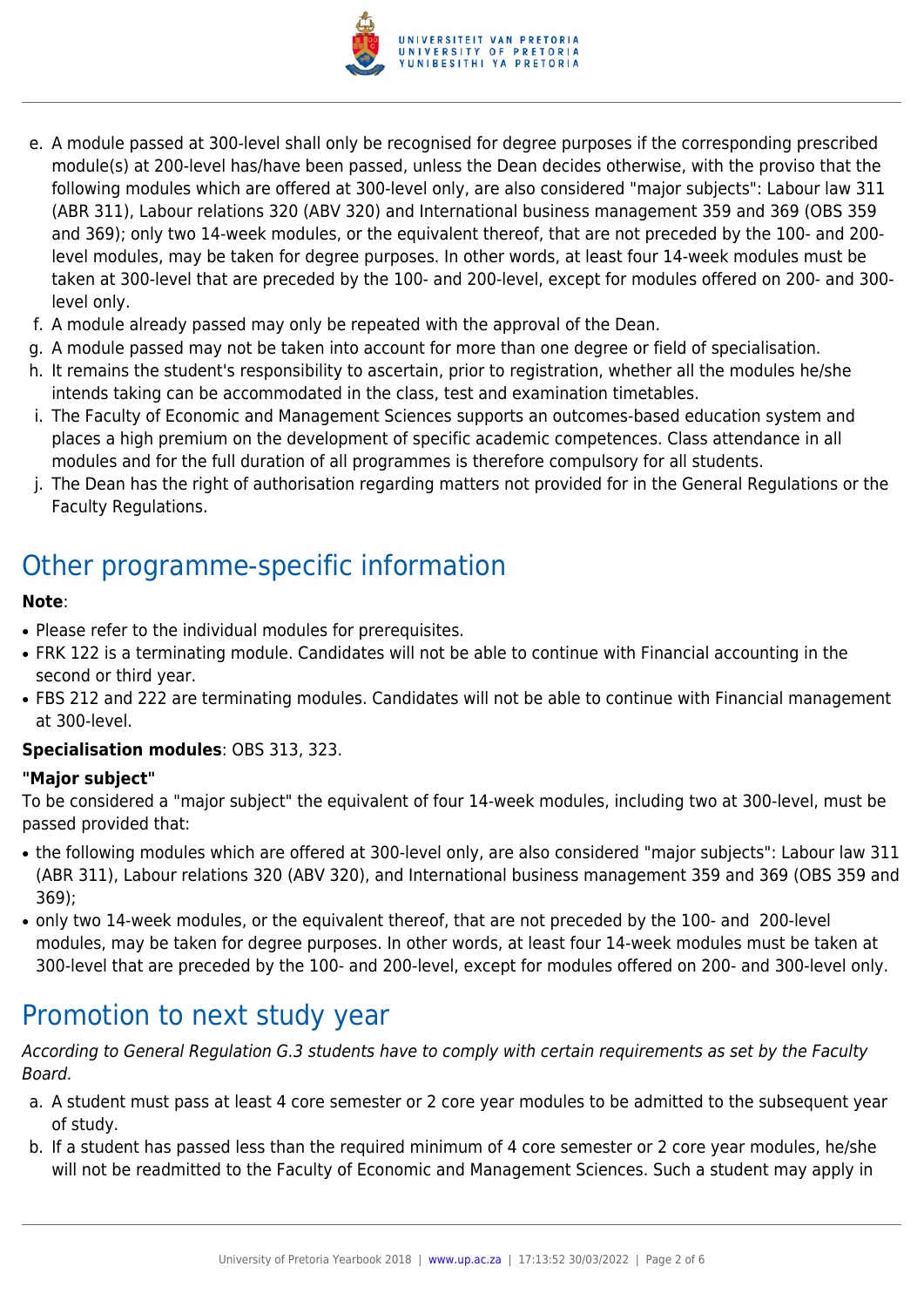

writing to the Faculty's Admissions Committee to be readmitted conditionally – with the proviso that the Admissions Committee may set further conditions with regards to the student's academic progress. The Faculty's Admissions Committee may deny a student's application for readmission.

- c. If a student has been readmitted conditionally, his/her academic progress will be monitored after the first semester examinations to determine whether he/she has complied with the requirements set by the Admissions Committee. If not, his/her studies will be suspended.
- d. A student whose studies have been suspended because of his/her poor academic performance has the right to appeal against the decision of the Faculty's Admissions Committee.
- e. A student may be refused promotion to a subsequent year of study if the prescribed tuition fees are not paid.
- f. A student may be refused admission to the examination, or promotion to a subsequent year of study or promotion in a module (if applicable) if he/ she fails to fulfil the attendance requirements. Class attendance in all modules and for the full duration of all programmes is compulsory for all students.

# Pass with distinction

- a. A degree may be awarded with distinction provided the candidate meets the following criteria:
- i. Completes the degree within three years;
- ii. Obtains a Cumulative Grade Point Average CGPA) of 75%;
- iii. Repeated passed modules will not be considered. The initial pass mark of module will be used when calculating the GPA.
- b. Transferees from other faculties and from other universities who still complete their bachelor degrees (including credits transferred and recognised from the degrees they registered for originally) within three years will be considered as exceptional cases by the Dean.
- c. The GPA will be not be rounded up to a whole number.
- d. Exceptional cases will be considered by the Dean.

# General information

#### **Minimum requirements for bachelor's degrees; semester and year modules; new regulations**

- 1. Students who commenced their studies before 2015 must complete the programme in terms of the curriculum of the year in which they commenced their studies, or in terms of the curriculum of the year in which they switched to their current field of specialisation. Students who prefer to do so may, however, apply to change over to the latest curriculum, but then they should comply with all the requirements thereof and they may not revert to the regulations of an earlier year.
- 2. Students who are registering for a degree programme for the first time in 2015 must take the modules indicated under the particular field of specialisation.

**Please note**: Only two 14-week modules, or the equivalent thereof, that are not preceded by the 100- and 200 level modules, may be taken for degree purposes. In other words, at least four 14-week modules must be taken at 300-level that are preceded by the 100- and 200-level, except for modules offered on 200- and 300-level only. It is thus the responsibility of students to ensure before registration, that their curricula comply with all the requirements of the applicable regulations.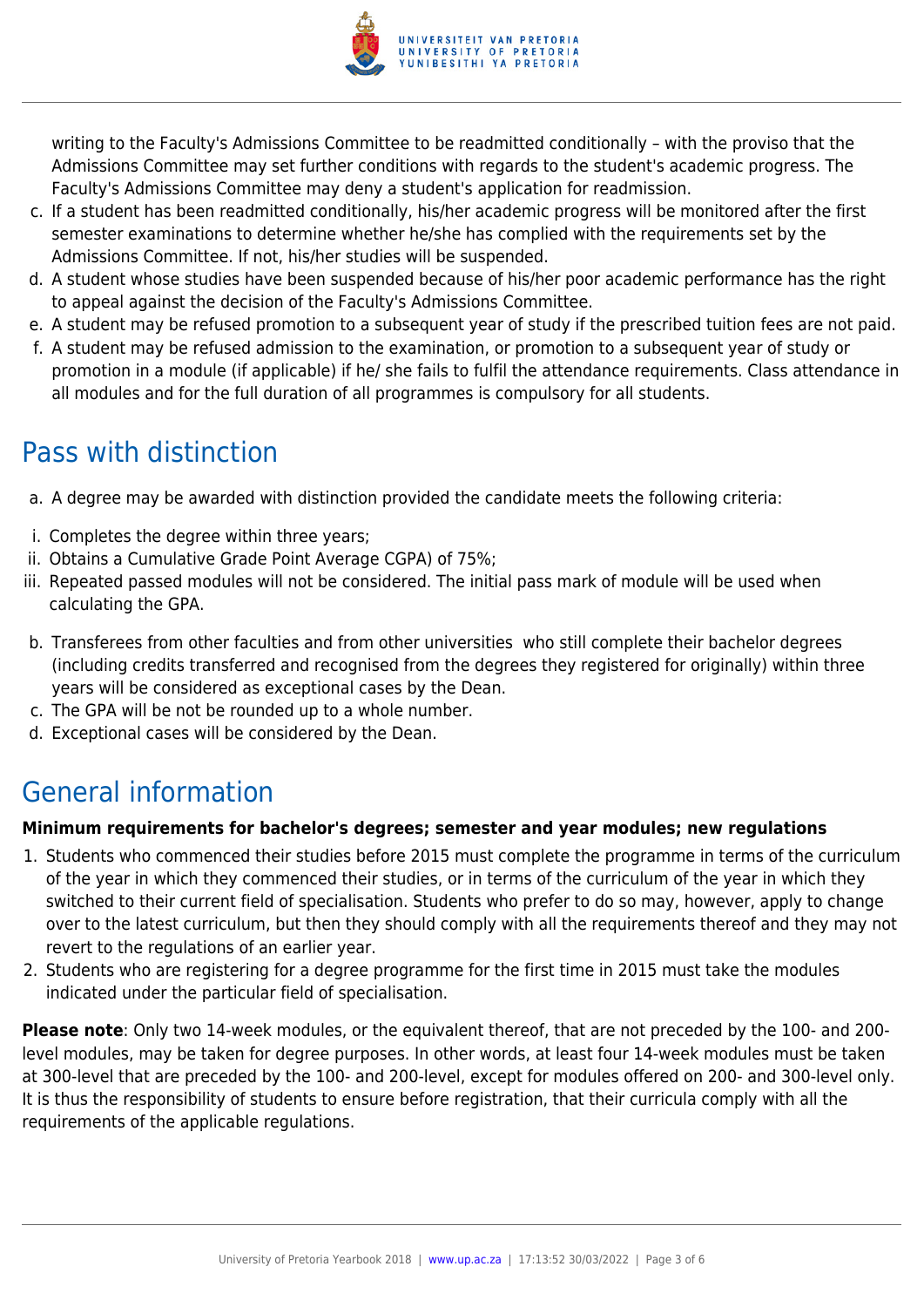

### Curriculum: Year 1

**Minimum credits: 112**

### **Fundamental modules**

[Academic information management 111](https://www.up.ac.za/yearbooks/2018/modules/view/AIM 111) (AIM 111) - Credits: 4.00 [Academic information management 121](https://www.up.ac.za/yearbooks/2018/modules/view/AIM 121) (AIM 121) - Credits: 4.00 [Academic literacy for Economic and Management Sciences 124](https://www.up.ac.za/yearbooks/2018/modules/view/ALL 124) (ALL 124) - Credits: 6.00 [Academic orientation 107](https://www.up.ac.za/yearbooks/2018/modules/view/UPO 107) (UPO 107) - Credits: 0.00

### **Core modules**

[Marketing Management 120](https://www.up.ac.za/yearbooks/2018/modules/view/BEM 120) (BEM 120) - Credits: 10.00 [Economics 110](https://www.up.ac.za/yearbooks/2018/modules/view/EKN 110) (EKN 110) - Credits: 10.00 [Economics 120](https://www.up.ac.za/yearbooks/2018/modules/view/EKN 120) (EKN 120) - Credits: 10.00 [Financial accounting 111](https://www.up.ac.za/yearbooks/2018/modules/view/FRK 111) (FRK 111) - Credits: 10.00 [Financial accounting 122](https://www.up.ac.za/yearbooks/2018/modules/view/FRK 122) (FRK 122) - Credits: 12.00 [Business management 114](https://www.up.ac.za/yearbooks/2018/modules/view/OBS 114) (OBS 114) - Credits: 10.00 [Business management 124](https://www.up.ac.za/yearbooks/2018/modules/view/OBS 124) (OBS 124) - Credits: 10.00 [Statistics 110](https://www.up.ac.za/yearbooks/2018/modules/view/STK 110) (STK 110) - Credits: 13.00 [Statistics 113](https://www.up.ac.za/yearbooks/2018/modules/view/STK 113) (STK 113) - Credits: 11.00 [Statistics 120](https://www.up.ac.za/yearbooks/2018/modules/view/STK 120) (STK 120) - Credits: 13.00 [Statistics 123](https://www.up.ac.za/yearbooks/2018/modules/view/STK 123) (STK 123) - Credits: 12.00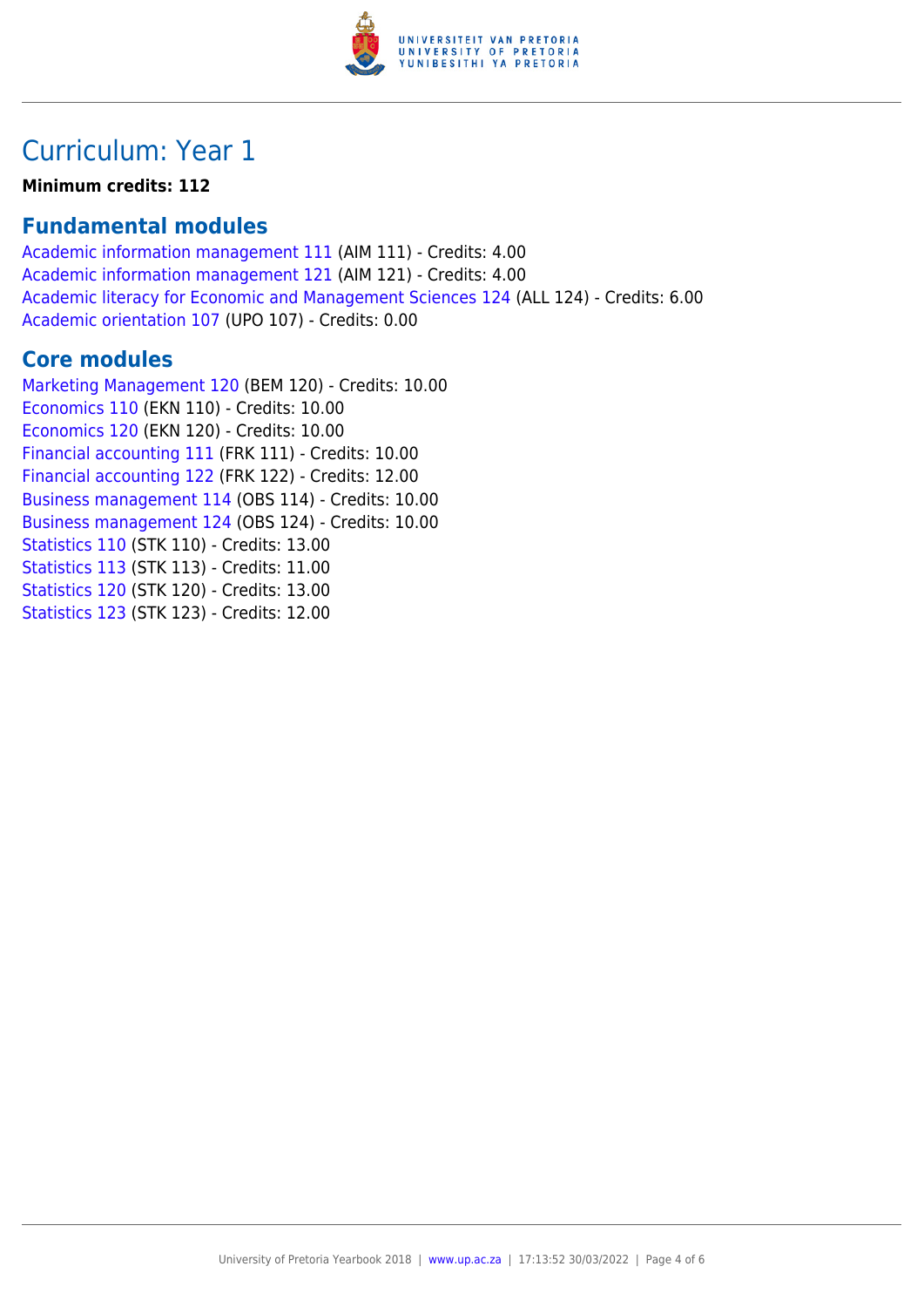

## Curriculum: Year 2

**Minimum credits: 175**

### **Fundamental modules**

[Introduction to moral and political philosophy 251](https://www.up.ac.za/yearbooks/2018/modules/view/FIL 251) (FIL 251) - Credits: 10.00

### **Core modules**

[Consumer behaviour 212](https://www.up.ac.za/yearbooks/2018/modules/view/BEM 212) (BEM 212) - Credits: 16.00 [Integrated brand communications 224](https://www.up.ac.za/yearbooks/2018/modules/view/BEM 224) (BEM 224) - Credits: 16.00 [Business law 210](https://www.up.ac.za/yearbooks/2018/modules/view/BER 210) (BER 210) - Credits: 16.00 [Business law 220](https://www.up.ac.za/yearbooks/2018/modules/view/BER 220) (BER 220) - Credits: 16.00 [Financial management 212](https://www.up.ac.za/yearbooks/2018/modules/view/FBS 212) (FBS 212) - Credits: 16.00 [Financial management 222](https://www.up.ac.za/yearbooks/2018/modules/view/FBS 222) (FBS 222) - Credits: 16.00 [Communication management 281](https://www.up.ac.za/yearbooks/2018/modules/view/KOB 281) (KOB 281) - Credits: 5.00 [Business management 210](https://www.up.ac.za/yearbooks/2018/modules/view/OBS 210) (OBS 210) - Credits: 16.00 [Entrepreneurship 213](https://www.up.ac.za/yearbooks/2018/modules/view/OBS 213) (OBS 213) - Credits: 16.00 [Business management 220](https://www.up.ac.za/yearbooks/2018/modules/view/OBS 220) (OBS 220) - Credits: 16.00 [Entrepreneurship 223](https://www.up.ac.za/yearbooks/2018/modules/view/OBS 223) (OBS 223) - Credits: 16.00